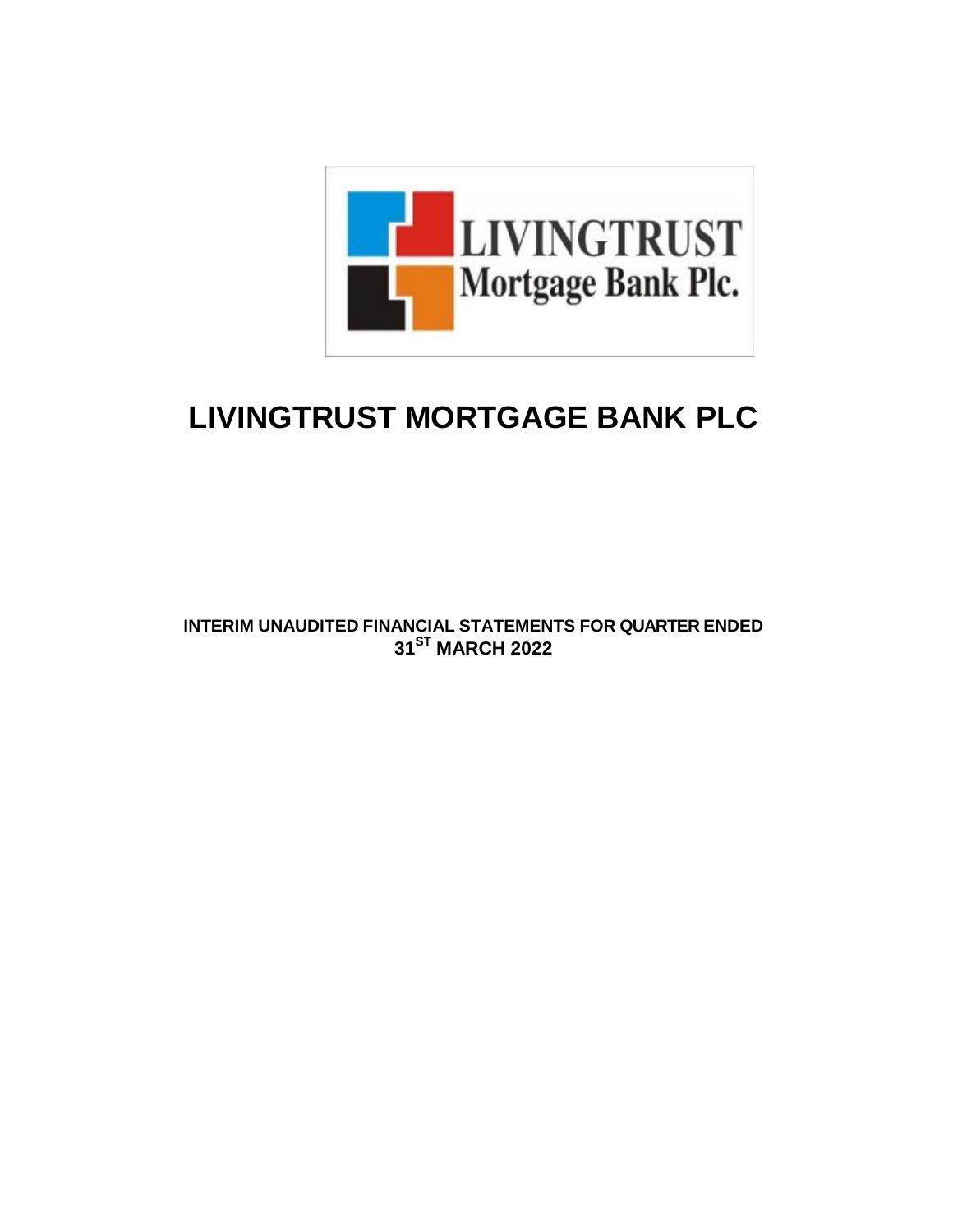# **STATEMENT TO THE NIGERIAN STOCK EXCHANGE AND THE SHAREHOLDERS ON THE EXTRACT OF THE UNAUDITED RESULTS FOR THE QUARTER ENDED 31ST MARCH, 2022.**

**The Board of Directors of LivingTrust Mortgage Bank Plc is pleased to present an extract of the unaudited and interim financial statements for the quarter Ended 31st March, 2022 which was approved by the Board on 14 April, 2022.**

| LivingTrust Mortgage Bank Plc             |                 | <b>3 MONTH ENDED</b> | <b>3 MONTH ENDED</b> | <b>YEAR ENDED</b>  |
|-------------------------------------------|-----------------|----------------------|----------------------|--------------------|
| <b>Statement of Comprehensive Income</b>  |                 | <b>UNAUDITED</b>     | <b>UNAUDITED</b>     | <b>AUDITED</b>     |
| for the quarter ended 31st March, 2022    | <b>NOTES</b>    | 31-Mar-22            | 31-Mar-21            | 31-Dec-21          |
| <b>Gross Earnings</b>                     |                 | 502,659,559.46       | 251,790,414.76       | 1,627,781,000.00   |
| Interest and similar income               | $\mathbf{1}$    | 408,459,329.09       | 167,564,329.47       | 1,130,247,000.00   |
| Interest and similar expense              | $\overline{2}$  | (86, 862, 445.72)    | (28, 252, 979.94)    | (231, 816, 000.00) |
| Net interest income                       |                 | 321,596,883.37       | 139, 311, 349.53     | 898,431,000.00     |
| Fee and commission income                 | 3               | 19,074,939.07        | 19,169,280.07        | 155,479,000.00     |
| Fee and commission expense                | $\overline{4}$  |                      |                      |                    |
| Net fee and commission income             | 5               | 19,074,939.07        | 19,169,280.07        | 155,479,000.00     |
| Other operating income                    | 6               | 75,125,291.30        | 65,056,805.22        | 342,055,000.00     |
| <b>Total operating income</b>             |                 | 415,797,113.74       | 223,537,434.82       | 1,395,965,000.00   |
| Impairment loss (charge)/writeback        | 7b              | (13,067,018.42)      | (445, 050.43)        | 53,632,000.00      |
| Net operating income                      |                 | 402,730,095.32       | 223,092,384.39       | 1,449,597,000.00   |
| Personnel expenses                        | 8               | 92,182,959.81        | 55, 549, 736. 39     | 310,469,000.00     |
| Depreciation of property and<br>equipment | 17 <sub>b</sub> | 14,698,917.28        | 12,738,234.45        | 50,468,000.00      |
| Amortisation of intangible assets         | 18 <sub>b</sub> | 1,790,138.99         | 2,309,047.26         | 10,163,000.00      |
| Other operating expenses                  | 10              | 46,933,581.60        | 51,676,226.17        | 310,287,000.00     |
| <b>Total operating expenses</b>           |                 | 155,605,597.68       | 122,273,244.27       | 681,387,000.00     |
| (Loss)/Profit before tax                  |                 | 247, 124, 497.64     | 100,819,140.12       | 768,210,000.00     |
| Income tax credit/(expense)               |                 |                      |                      | (261, 248, 000.00) |
| (Loss)/Profit before tax                  |                 | 247, 124, 497.64     | 100,819,140.12       | 506,962,000.00     |
| Other Comprehensive income/loss           |                 |                      |                      | (9,913,000.00)     |
| <b>Total Comprehensive Income</b>         |                 | 247,124,497.64       | 100,819,140.12       | 497,049,000.00     |
| Basic earnings per share (Kobo)           |                 | 4.94                 | 2.02                 | 10.14              |

The notes on pages 5 to 12 are an integral part of these financial statements.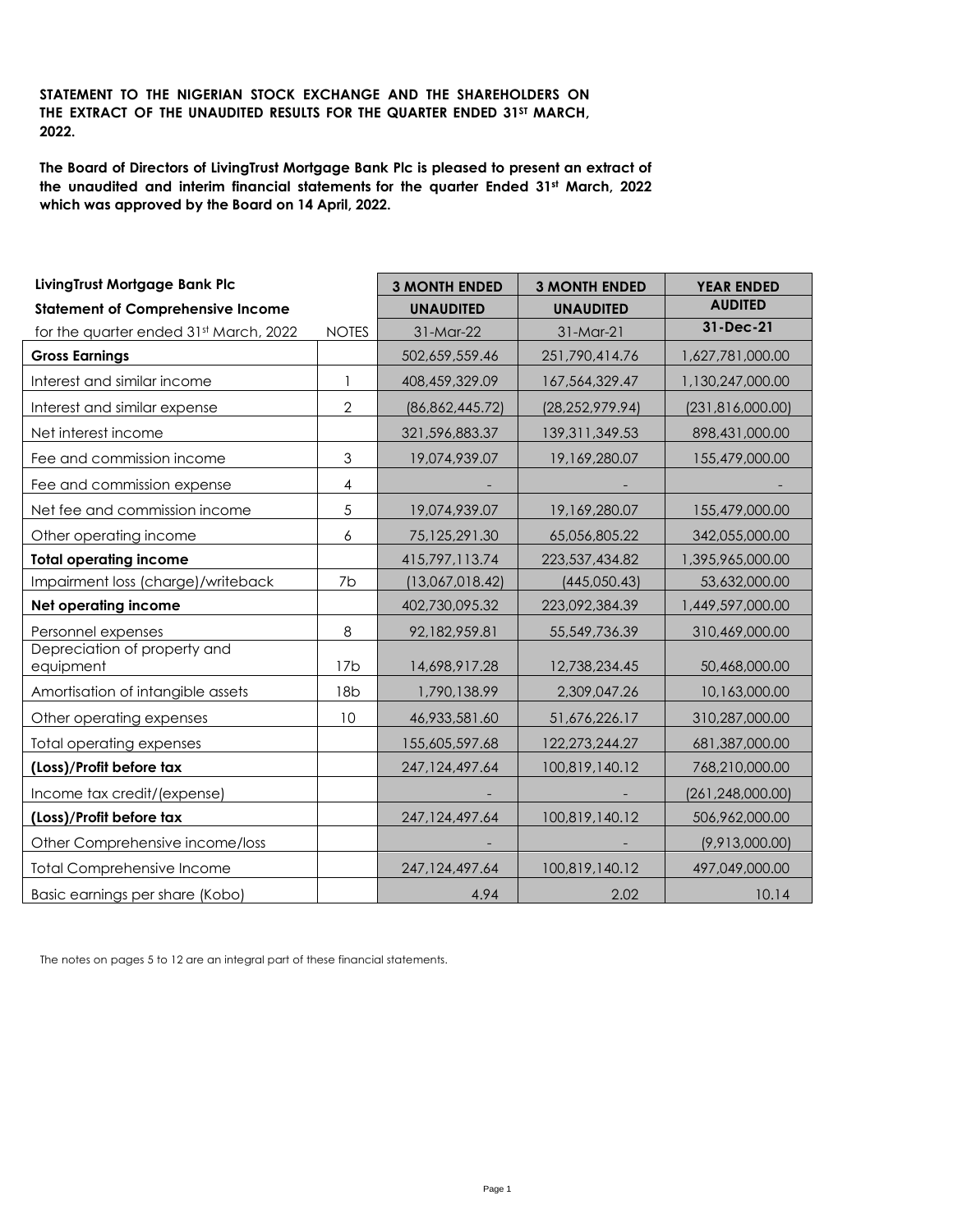| LivingTrust Mortgage Bank Plc           |                 | <b>3 Months Ended</b> | 12 Months<br><b>Ended</b> |
|-----------------------------------------|-----------------|-----------------------|---------------------------|
| <b>Statement of Financial Position</b>  |                 | 31-Mar-22             | 31-Dec-21                 |
| As at 31st March, 2022                  | <b>NOTES</b>    | <b>UnAudited</b>      | <b>Audited</b>            |
|                                         |                 | N                     | N                         |
| Cash and balances with CBN              | 11              | 246,103,774           | 159,427,000               |
| Due from banks                          | 12              | 2,031,396,546         | 2,722,755,000             |
| Loans and advances to<br>customers      | 14              | 7,860,521,460         | 7,852,074,000             |
| Investment securities                   | 15              | 96,803,350            | 96,803,000                |
| Other assets                            | 16              | 1,079,070,090         | 63,274,000                |
| Property and equipment                  | 17 <sub>a</sub> | 336,198,828.55        | 286,565,000               |
| Intangible assets                       | 18 <sub>a</sub> | 20,450,679.72         | 22,241,000                |
|                                         |                 | 11,670,544,727        | 11,203,139,000            |
| Non current assets held for sale        | 20              | 168,350,612.30        | 183,351,000               |
| Total assets                            |                 | 11,838,895,340        | 11,386,490,000            |
| <b>Liabilities</b>                      |                 |                       |                           |
| Due to customers                        | 21              | 5,342,776,657         | 5,296,312,000             |
| Debt issued and other<br>borrowed funds | 22              | 2,150,290,286         | 2,222,103,000             |
| <b>Current tax liabilities</b>          | 23              | 197,636,000           | 197,636,000               |
| Other liabilities                       | 24              | 862,248,397           | 384,495,000               |
| Deferred tax Liabilities                | 19              | 61,787,000            | 61,787,000                |
| <b>Total liabilities</b>                |                 | 8,614,738,340         | 8,162,333,000             |
| Equity                                  |                 |                       |                           |
| Ordinary share capital                  | 25              | 2,500,000,000         | 2,500,000,000             |
| <b>Share Premium</b>                    |                 | $\Omega$              | $\Omega$                  |
| Statutory reserve                       |                 | 213,161,000           | 213,161,000               |
| Retained earnings                       |                 | 388,164,000           | 388,164,000               |
| Fair value reserve                      |                 | (17, 230, 000)        | (17, 230, 000)            |
| Regulatory risk reserve                 |                 | 140,062,000           | 140,062,000               |
| Total equity                            |                 | 3,224,157,000         | 3,224,157,000             |
| <b>Total liabilities and equity</b>     |                 | 11,838,895,340        | 11,386,490,000            |

The notes on pages 5 to 12 are an integral part of these financial statements.

 $\epsilon$ Ø  **Adewole Adekunle Adesina Yemisi Funmilayo**

**Managing Director/CEO** Financial Controller  **FRC/2020/002/00000022316 FRC/2021/001/00000023640**

 $\frac{1}{\sqrt{2}}$ 

The Board of Directors of LivingTrust Mortgage Bank Plc is pleased to present an extract of the unauditedfinancial statements for Quarter Ended 31 March, 2022 as approved on 14th April 2022.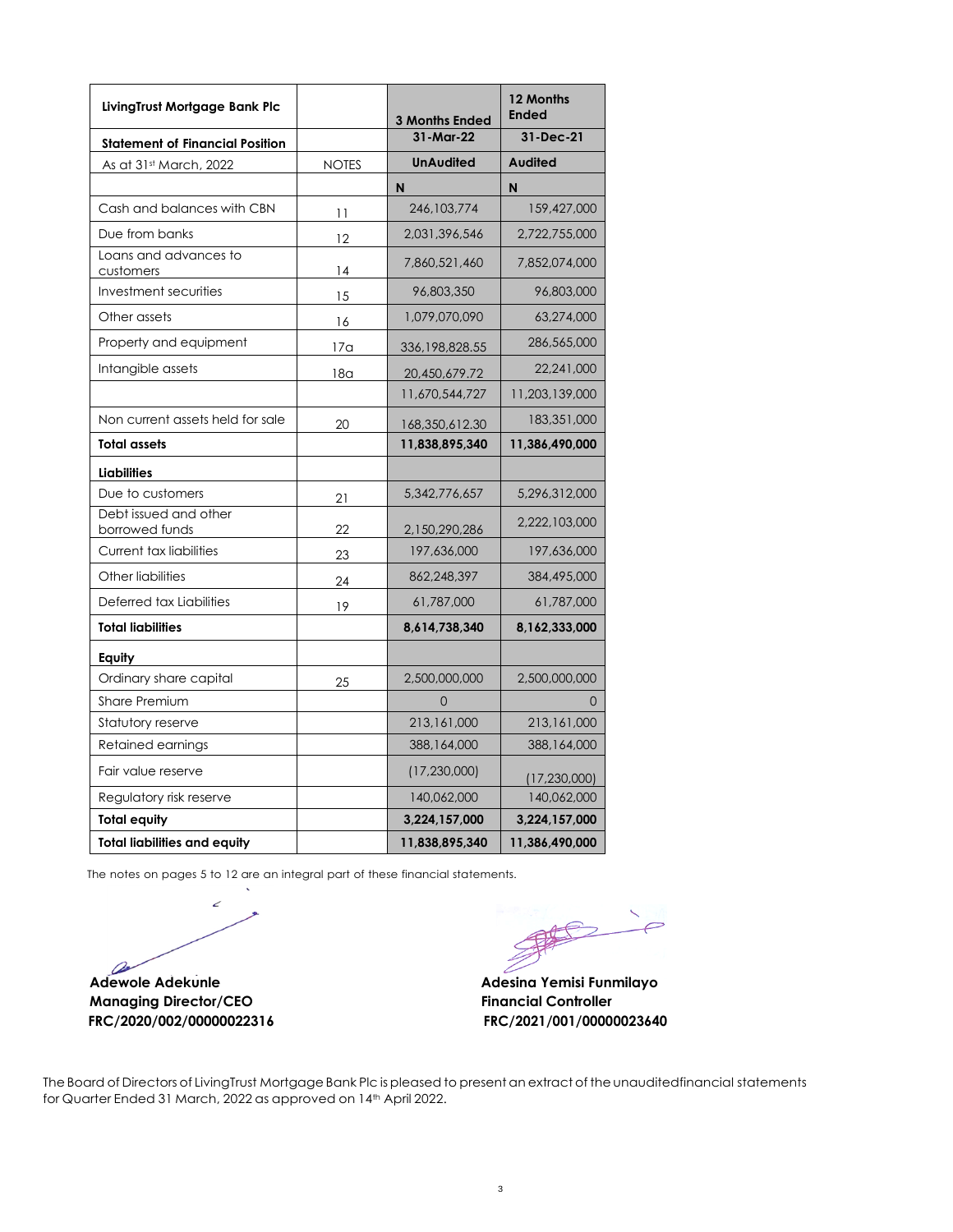#### **LIVINGTRUST MORTGAGE BANK PLC STATEMENT OF CASH FLOWS FOR THE PERIOD ENDED 31ST MARCH 2021**

#### **Adjustment for non-cash items**

### **Changes in working capital**

| LIVINGTRUST MORTGAGE BANK PLC STATEMENT OF CASH FLOWS FOR THE<br>PERIOD ENDED 31ST MARCH 2021 |                    |                    |
|-----------------------------------------------------------------------------------------------|--------------------|--------------------|
|                                                                                               | <b>Unaudited</b>   | <b>Unaudited</b>   |
|                                                                                               | 31-Mar-22          | 31-Mar-21          |
| Cash flows from operating activities<br>Profit after tax                                      | 247, 124, 497.64   |                    |
| Adjustment for non-cash items                                                                 |                    | 100556148          |
| Impairment charge/(write back) on loans and advances                                          | 13,067,018.42      |                    |
| Depreciation of property and equipment                                                        | 14,698,917.28      | 12,738,234.00      |
| Amortisation of intangible assets                                                             | 1,790,138.99       | 2,309,047.00       |
| Income tax expense                                                                            |                    |                    |
| Cashflows before changes in working capital                                                   | 276,680,572.33     | 115,603,429.00     |
| Changes in working capital                                                                    |                    |                    |
| Increase/ decrease in loans and advances                                                      | (8,447,460.19)     | (731, 727, 025.00) |
| Increase / Decrease in other assets                                                           | (1,015,796,089.70) | 20,230,331.00      |
| Increasedecrease in due to customers                                                          | (25,348,057.04)    | 1,488,748,750.00   |
| Increase/(decrease) other liabilities                                                         | 477,753,396.72     | (144,990,980.00)   |
|                                                                                               | (571, 838, 210.21) | 632,261,076.00     |
| Tax paid                                                                                      |                    |                    |
| Net cash from operating activities                                                            | (295, 157, 637.88) | 747,864,505.00     |
| Cash flows from investing activities;                                                         |                    |                    |
| Purchase of property and equipment                                                            | (49,633,828.55)    | (35,042,585.00)    |
| Purchase of intangible assets                                                                 | 1,790,320.28       |                    |
| Disposal of non-current assets held for sale                                                  | 15,000,000.00      |                    |
| Net cash from/(used) investing activities                                                     | (32,843,508.27)    | (35,042,585.00)    |
| Cash flows from financing activities                                                          |                    |                    |
| Repayment of borrowed funds                                                                   | (13,701,952.83)    | (4,645,292.07)     |
| Additional on-lending facility                                                                | 64,755,000.00      | 950,000,000.00     |
| Repayment of on-lending facility                                                              | (327, 733, 581.02) | (12, 562, 604.24)  |
| Dividend Paid to registrar                                                                    |                    |                    |
| Net cash from financing activities                                                            | (276,680,533.85)   | 1,525,984,000.00   |
| Increase in cash and cash equivalents                                                         | (604, 681, 680.00) | 2,238,805,920.00   |
| Cash and cash equivalents as at 1 January                                                     | 2,882,182,000.00   | 821,426,208.00     |
| Cash and cash equivalents as at 31 March 2022                                                 | 2,277,500,320.00   | 3,060,232,128.00   |
| Additional cash flow information                                                              |                    |                    |
| Cash and cash equivalents                                                                     |                    |                    |
| Cash on hand                                                                                  | 145,999,718.52     | 111,132,374.00     |
| Cash deposit with CBN                                                                         | 100,104,055.27     | (22, 381, 889.00)  |
| Balances with banks within Nigeria                                                            | 516,472,302.66     |                    |
| Placements with banks                                                                         | 1,514,924,243.55   | 2,971,481,643.00   |
|                                                                                               | 2,277,500,320.00   | 3,060,232,128.00   |
|                                                                                               |                    |                    |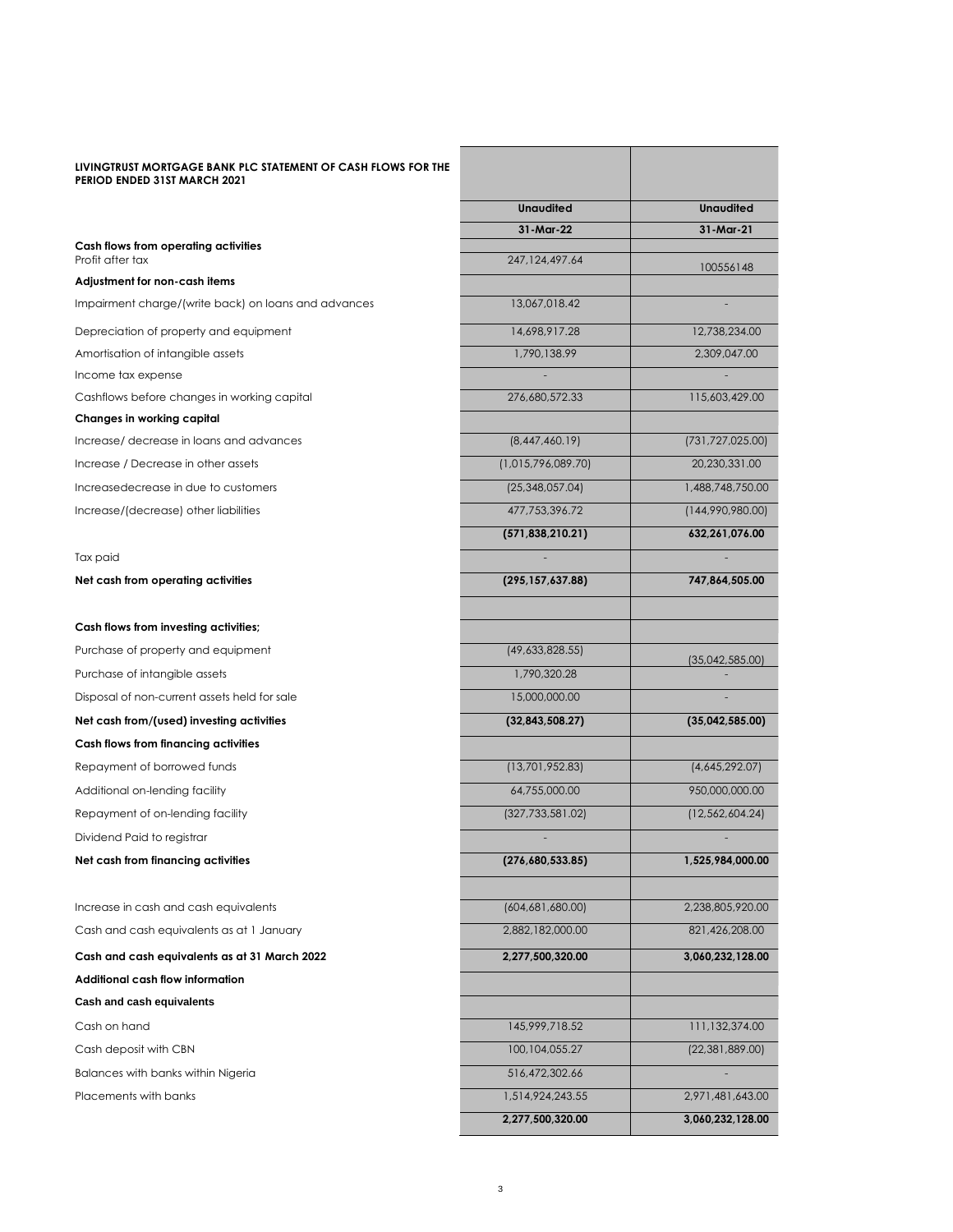| LIVINGTRUST MORTGAGE BANK<br><b>PLC STATEMENT OF CHANGES IN</b><br><b>EQUITY</b> |                                     |                                |                                     |                             |                       |                                                     |                     |
|----------------------------------------------------------------------------------|-------------------------------------|--------------------------------|-------------------------------------|-----------------------------|-----------------------|-----------------------------------------------------|---------------------|
| <b>AS AT 31 MARCH 2022</b>                                                       |                                     |                                |                                     |                             |                       |                                                     |                     |
|                                                                                  | Ordinary<br><b>Share</b><br>Capital | <b>Share</b><br><b>Premium</b> | <b>Statutory</b><br><b>Reserves</b> | <b>Retained</b><br>Earnings | Fair value<br>reserve | <b>Regulatory</b><br><b>Risk</b><br><b>Reserves</b> | <b>Total equity</b> |
| At 1 January 2021                                                                | 2,500,000,000.00                    |                                | 111,768,808.00                      | 107,591,409.00              | (7,316,777.00)        | 65,065,421                                          | 2,777,108,861.00    |
| Transfer between reserves                                                        |                                     |                                |                                     |                             |                       |                                                     |                     |
| At 31 March, 2021                                                                | 2,500,000,000.00                    |                                | 111,768,808.00                      | 107,591,409.00              | (7,316,777.00)        | 65,065,421.00                                       | 2,777,108,861.00    |
|                                                                                  |                                     |                                |                                     |                             |                       |                                                     |                     |
| At 1 January 2022                                                                | 2,500,000,000.00                    |                                | 213,160,808.00                      | 388,164,409.00              | (17, 229, 777, 00)    | 140,061,421.00                                      | 3,224,156,861.00    |
| Dividend paid                                                                    |                                     |                                |                                     |                             |                       |                                                     |                     |
| At 31 March, 2022                                                                | 2,500,000,000.00                    | ۰.                             | 213,160,808.00                      | 388,164,409.00              | (17, 229, 777.00)     | 140,061,421.00                                      | 3,224,156,861.00    |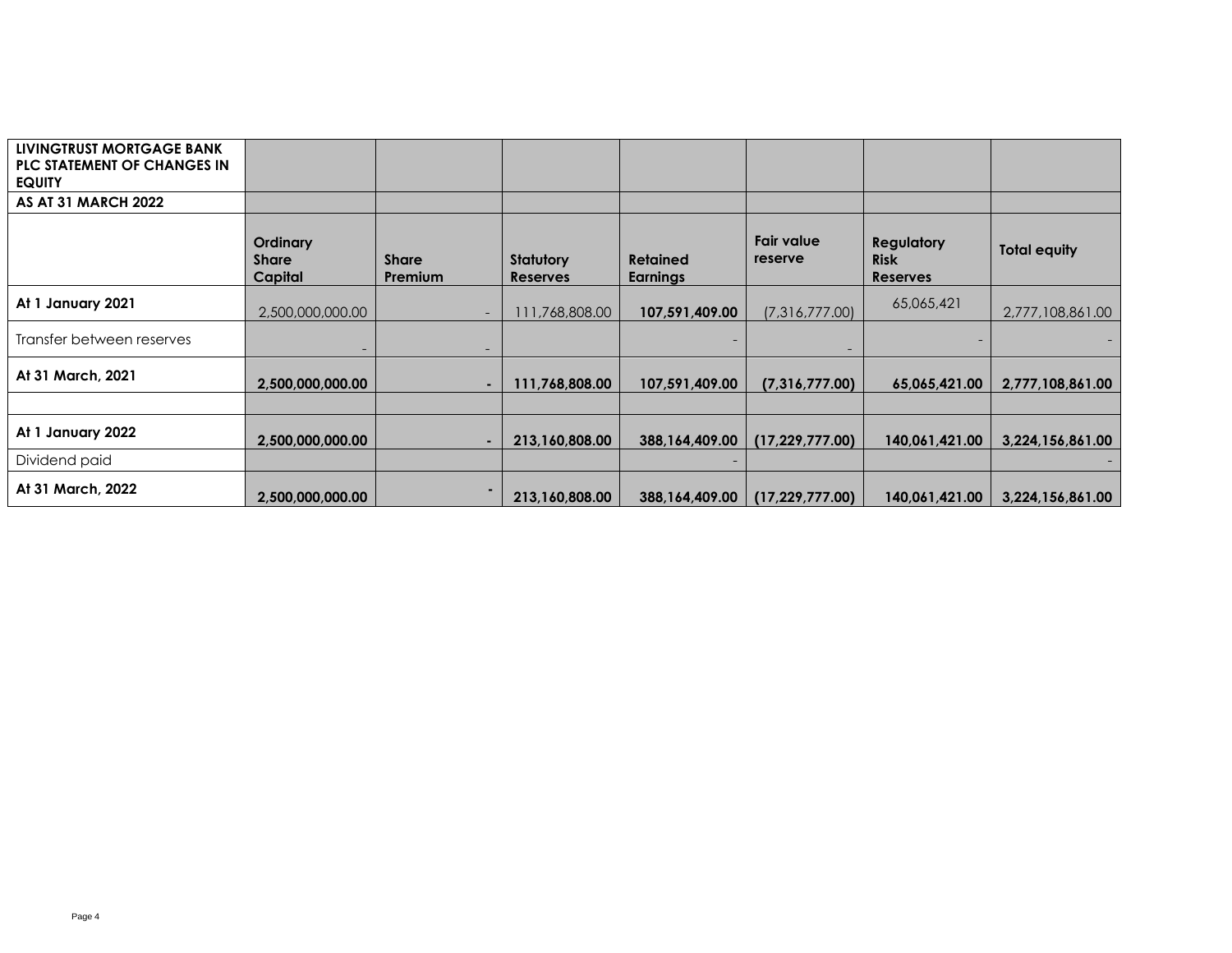|              | LIVINGTRUST MORTGAGE BANK PLC              | 31-Mar-22       | 31-Mar-21        |  |
|--------------|--------------------------------------------|-----------------|------------------|--|
|              | <b>Notes to the Management Accounts</b>    |                 |                  |  |
|              | For the Quarter Ended 31st March 2022      | N               | N                |  |
| 1            | Interest and similar income                |                 |                  |  |
|              | Cash Reserve Deposit                       |                 |                  |  |
|              | Mortgage Loans to customers                | 185,691,366.42  | 104, 179, 538.00 |  |
|              | Other Loans and advances to customers      | 222,767,962.67  | 63,384,791.00    |  |
|              | Financial investments - available-for-sale |                 |                  |  |
|              | Financial investments - held-to-maturity   |                 |                  |  |
|              |                                            | 408,459,329.09  | 167,564,329.00   |  |
| $\mathbf{2}$ | Interest and similar expense:              |                 |                  |  |
|              | Due to banks                               |                 |                  |  |
|              | Mortgage Loans to customers                | 8,076,960.81    | 4,940,670.00     |  |
|              | Other Loans and advances to customers      | 78,785,484.91   | 23,312,310.00    |  |
|              | Debt issued and other borrowed funds       |                 |                  |  |
|              | Others                                     |                 |                  |  |
|              |                                            | 86,862,445.72   | 28,252,980.00    |  |
| 3            | Fees and commission income                 |                 |                  |  |
|              | <b>Fees and commission income</b>          |                 |                  |  |
|              | Credit related fees and commission         | 10,981,606.29   | 14,571,479.00    |  |
|              | Commission on turnover                     | 7,735,999.97    | 4,166,620.00     |  |
|              | Facilities management fees                 |                 |                  |  |
|              | Other commissions                          | 357,332.81      | 431,181.00       |  |
|              |                                            | 19,074,939.07   | 19,169,280.00    |  |
| 4            | <b>Fees and commission expenses</b>        |                 |                  |  |
|              | <b>Brokerage fees</b>                      |                 |                  |  |
|              | Other fees                                 |                 |                  |  |
|              |                                            |                 |                  |  |
| 5            | Net fees and commission income             | 19,074,939.07   | 19,169,280.00    |  |
|              |                                            |                 |                  |  |
| 6            | Other operating income                     |                 |                  |  |
|              | Investment Income                          |                 |                  |  |
|              | <b>Placements with Banks</b>               | 21,826,201.64   | 25,067,030.00    |  |
|              | Gains from sale of financial investments   |                 |                  |  |
|              | Non-trading foreign exchange income        |                 |                  |  |
|              | Operating lease income                     |                 |                  |  |
|              | Others                                     | 53,299,089.66   | 39,989,775.00    |  |
|              |                                            | 75, 125, 291.30 | 65,056,805.00    |  |
|              |                                            |                 |                  |  |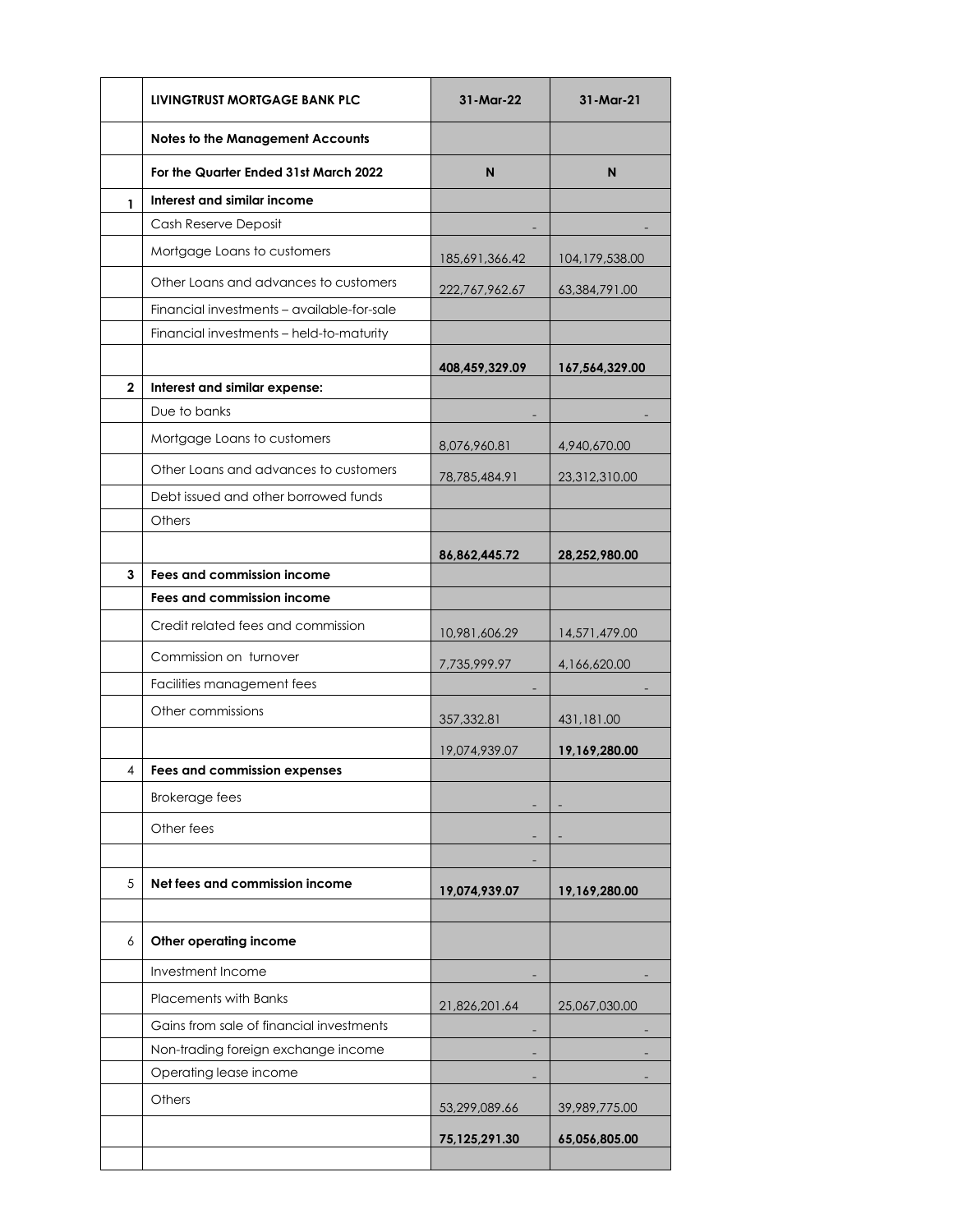| 7а | Write back from Loan Provisioning                |                   |                  |
|----|--------------------------------------------------|-------------------|------------------|
|    |                                                  |                   |                  |
| 7b | <b>Impairment losses</b>                         |                   |                  |
|    | Credit loss expense                              | 13,067,018.42     | 445,050.00       |
| 8  | <b>Personnel expenses</b>                        |                   |                  |
|    | Salaries and Wages                               |                   |                  |
|    |                                                  | 66,535,333.63     | 44,810,366.00    |
|    | Other staff costs                                | 19,344,269.01     | 7,847,780.00     |
|    | Pension costs - Defined contribution plan        | 4,815,544.67      | 2,891,590.00     |
|    | Pension costs - Defined benefit plan             | 1,487,812.50      |                  |
|    |                                                  | 92,182,959.81     | 55,549,736.00    |
| 9  | <b>Directors' expenses</b>                       |                   |                  |
|    | Direct Directors cost                            | 6,531,250.00      | 5,075,000.00     |
|    | Other directors cost                             | 77,383.75         | 157,500.00       |
|    |                                                  | 6,608,633.75      | 5,232,500.00     |
| 10 | Other operating expenses                         |                   |                  |
|    | Advertising and marketing                        | 263,000.00        | 1,135,267.00     |
|    | Administrative                                   | 12,280,600.08     | 22,937,083.00    |
|    | Professional fees                                | 1,000,000.00      | 715,000.00       |
|    | Rental charges payable under operating<br>leases |                   |                  |
|    | Others                                           | 26,781,347.77     | 21,656,376.00    |
|    |                                                  | 40,324,947.85     | 46,443,726.00    |
|    |                                                  |                   |                  |
| 11 | Cash and balances with central bank              |                   |                  |
|    | Cash on hand                                     | 145,999,718.52    | 111,132,374.00   |
|    | Deposits with the Central Bank of Nigeria        | 100,104,055.27    | 60,562,397.00    |
|    | Less: Allowance for impairment losses            |                   |                  |
|    |                                                  | 246, 103, 773. 79 | 171,694,772.00   |
| 12 | Due from banks                                   |                   |                  |
|    | Placements with banks and discount houses        | 516,472,302.66    | 1,780,000,000.00 |
|    | Balances with banks within Nigeria               | 1,505,266,150.79  | 1,169,586,917.00 |
|    | Disc Hou/Bank Plcmnts - Interest Receivable      | 9,657,713.06      | 23,251,644.00    |
|    |                                                  | 2,031,396,166.51  | 2,972,838,561.00 |
|    | Less: Allowance for impairment losses            | (3,900.33)        | (1,356,919.00)   |
|    |                                                  | 2,031,392,266.18  | 2,971,481,643.00 |
| 13 | <b>Other Cash Equivalents</b>                    |                   |                  |
|    | TREASURY BILLS INVESTMENT                        |                   |                  |
|    | COMMERCIAL PAPERS WITH COMMERCIAL                |                   |                  |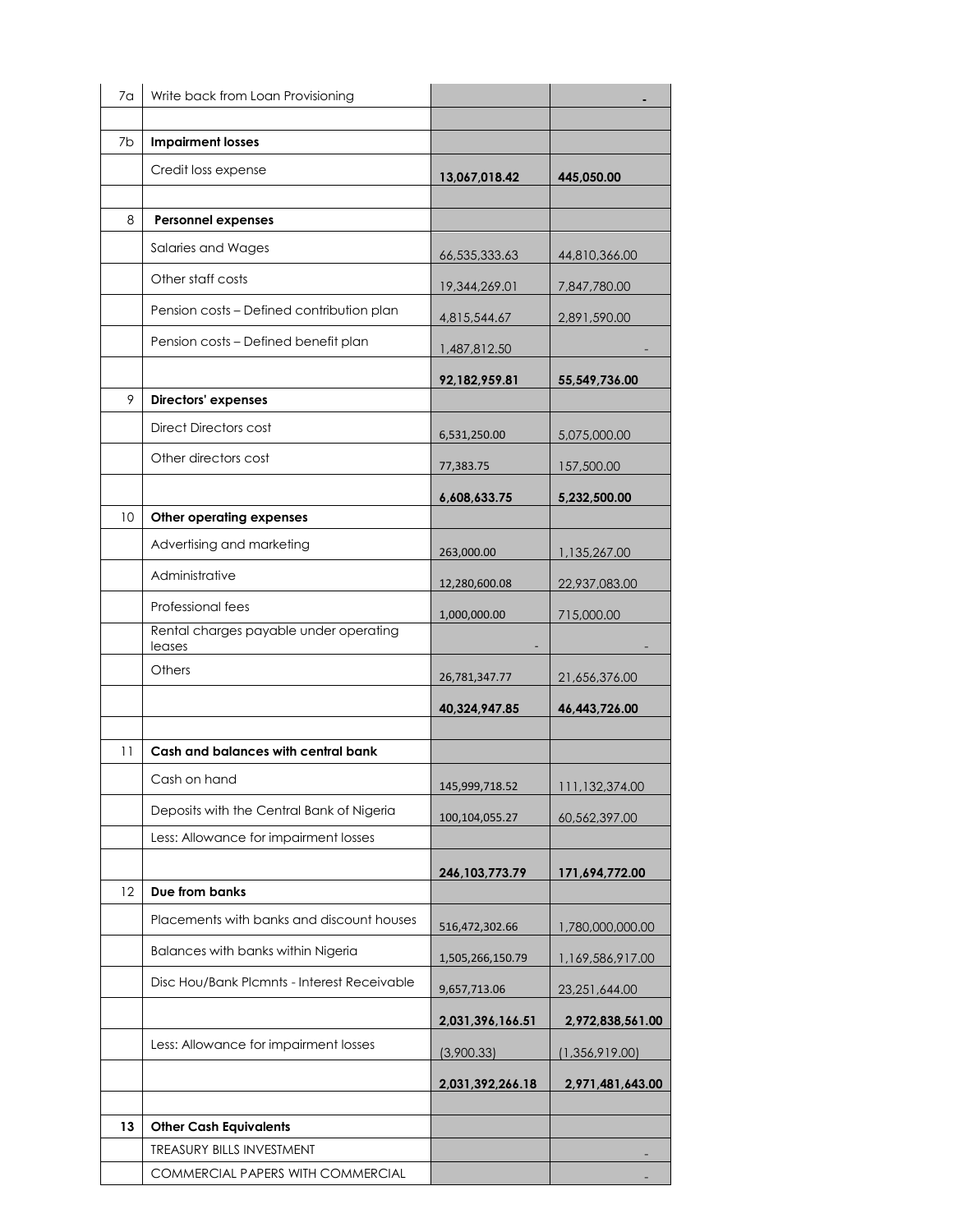|     | <b>BANKS</b>                                              |                   |                   |
|-----|-----------------------------------------------------------|-------------------|-------------------|
|     | Treasury Bills/Commercial Papers - Interest<br>Receivable |                   |                   |
|     | Less: Allowance for impairment losses                     |                   |                   |
|     |                                                           |                   |                   |
| 14  | <b>Loans &amp; Advances</b>                               |                   |                   |
|     | <b>By Product Type</b>                                    |                   |                   |
|     | Loans & Advances - Mortgage                               | 3,901,334,063.56  | 2,829,809,578.00  |
|     | Loans & Advances - Overdrafts                             | 24,128,886.99     | 6,157,517.00      |
|     | Loans & Advances - Term Loans                             | 3,813,296,265.38  | 2,055,188,974.00  |
|     | Loans & Advances-Interest Receivable                      | 121, 359, 029. 40 | 55,225,777.00     |
|     | Less: Allowance for impairment losses                     | 403,214.86        | (135,655,408.00)  |
|     |                                                           | 7,860,521,460.19  | 4,810,726,439.00  |
| 15  | <b>Financial investments</b>                              |                   |                   |
|     | Available for sale investments                            |                   |                   |
| 15  | Quoted investments                                        |                   |                   |
|     | Debt securities - bills                                   |                   |                   |
|     | Debt securities - bonds                                   |                   |                   |
|     | Equities                                                  | 96,803,349.50     | 111,338,818.00    |
|     |                                                           | 96,803,349.50     | 111,338,818.00    |
| 16  | Other assets                                              |                   |                   |
|     | Prepayments                                               | 97,330,624.32     | 54,016,782.00     |
|     | stationery stocks                                         | 783,010.00        | 501,065.00        |
|     | Other stocks                                              | 4,691,365.25      | 2,083,060.00      |
|     | Account receivables                                       | 982,786,926.57    | 15,208,543.00     |
|     | Fraud suspense                                            |                   |                   |
|     | Interbranch balances                                      |                   |                   |
|     | Suspense accounts                                         |                   |                   |
|     | Other debits balances                                     | (6,521,836.44)    | (1,356,138.00)    |
|     |                                                           | 1,079,070,089.70  | 70,453,312.00     |
|     | Less:                                                     |                   |                   |
|     | Allowance for impairment on other assets                  |                   |                   |
|     |                                                           | 1,079,070,089.70  | 70,453,312.00     |
| 17a | Property, Plant and Equipment                             |                   |                   |
|     | <b>Motor Vehicles</b>                                     |                   |                   |
|     | Cost                                                      | 137,259,600.00    | 95,532,600.00     |
|     | Accummulated Depreciation                                 | (67, 818, 981.36) | (46, 170, 002.00) |
|     | Net Book value                                            | 69,440,618.64     | 49,362,598.00     |
|     | Office Furniture, Fittings & Equipment                    |                   |                   |
|     | Cost                                                      | 50,424,829.47     | 41,779,334.00     |
|     | Accummulated Depreciation                                 | (30,629,186.20)   | (28, 396, 896.00) |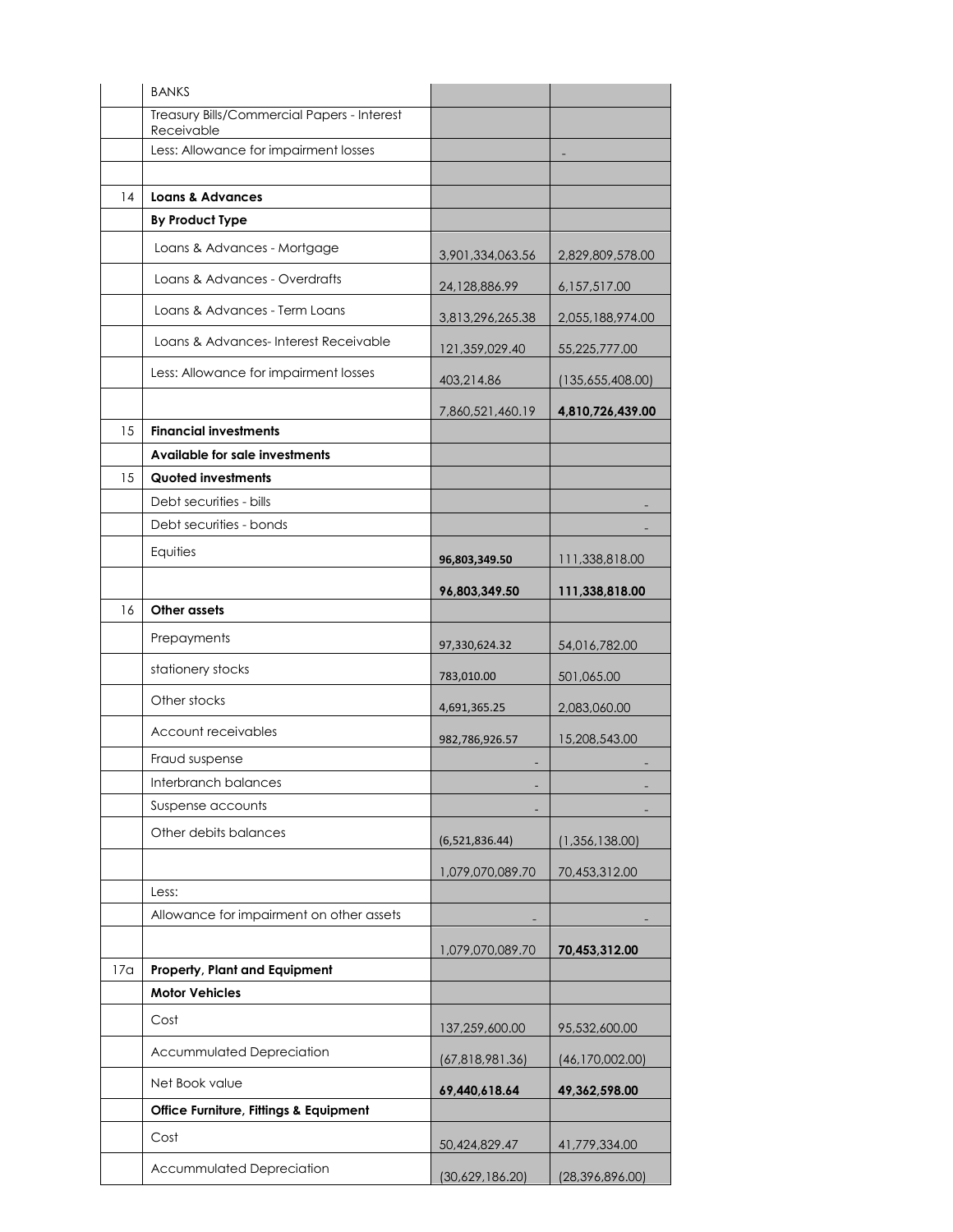|                 | Net Book value                         | 19,795,643.27      | 13,382,438.00      |  |
|-----------------|----------------------------------------|--------------------|--------------------|--|
|                 | <b>Work in Progress</b>                |                    |                    |  |
|                 | Cost                                   | 38,971,657.03      | 11,353,450.00      |  |
|                 | <b>Accummulated Depreciation</b>       |                    |                    |  |
|                 | Net Book value                         | 38,971,657.03      | 11,353,450.00      |  |
|                 | <b>Computer and Equipment</b>          |                    |                    |  |
|                 | Cost                                   | 37,931,356.43      | 32,024,336.00      |  |
|                 | Accummulated Depreciation              | (28, 757, 081.41)  | (25, 399, 420.00)  |  |
|                 | Net Book value                         | 9,174,275.02       | 6,624,916.00       |  |
|                 | <b>Office Furniture &amp; Fittings</b> |                    |                    |  |
|                 | Cost                                   | 56,500,303.03      | 37,018,835.00      |  |
|                 | <b>Accummulated Depreciation</b>       | (32, 420, 201.05)  | (26, 223, 72.00)   |  |
|                 | Net Book value                         | 24,080,101.98      | 10,795,114.00      |  |
|                 | <b>Land &amp; Buildings</b>            |                    |                    |  |
|                 | Cost                                   | 165,356,352.87     | 161,999,923.00     |  |
|                 | <b>Accummulated Depreciation</b>       | (18,833,765.61)    | (16, 412, 653.00)  |  |
|                 | Net Book value                         | 146,522,587.26     | 145,587,269.00     |  |
|                 | <b>Household Assets</b>                |                    |                    |  |
|                 | Cost                                   | 4,431,100.01       | 3,878,605.00       |  |
|                 | <b>Accummulated Depreciation</b>       | (2,816,940.07)     | (2,203,675.00)     |  |
|                 | Net Book value                         | 1,614,159.94       | 1,674,930.00       |  |
|                 | <b>Plant &amp; Machinery</b>           |                    |                    |  |
|                 | Cost                                   | 89,573,638.95      | 68,740,409.00      |  |
|                 | Accummulated Depreciation              | (62,973,853.54)    | (49,982,869.00)    |  |
|                 | Net Book value                         | 26,599,785.41      | 18,757,540.00      |  |
|                 | <b>Total Property and Equipment</b>    |                    |                    |  |
|                 | Cost                                   | 580,448,837.79     | 452,327,492.00     |  |
|                 | Accummulated Depreciation              | (244, 250, 009.24) | (194, 789, 237.00) |  |
|                 | Property and equipment                 | 336,198,828.55     | 257,538,255.00     |  |
| 17 <sub>b</sub> | <b>Current Depreciation Charge</b>     |                    |                    |  |
|                 | Motor Vehicle                          | 7,697,109.83       | 4,634,176.00       |  |
|                 | Office Equipments                      | 69,424.58          | 2,046,395.00       |  |
|                 | Computer & Equipments                  | 1,458,267.64       | 1,636,332.00       |  |
|                 | Furnitures & Fittings                  | 616,466.13         | 599,684.00         |  |
|                 | <b>HOUSEHOLD ASSETS</b>                | 213,381.99         | 193,928.00         |  |
|                 | Plant & Mahinery                       | 3,841,048.28       | 2,989,621.00       |  |
|                 | Land & Buildings                       | 803,218.83         | 638,097.00         |  |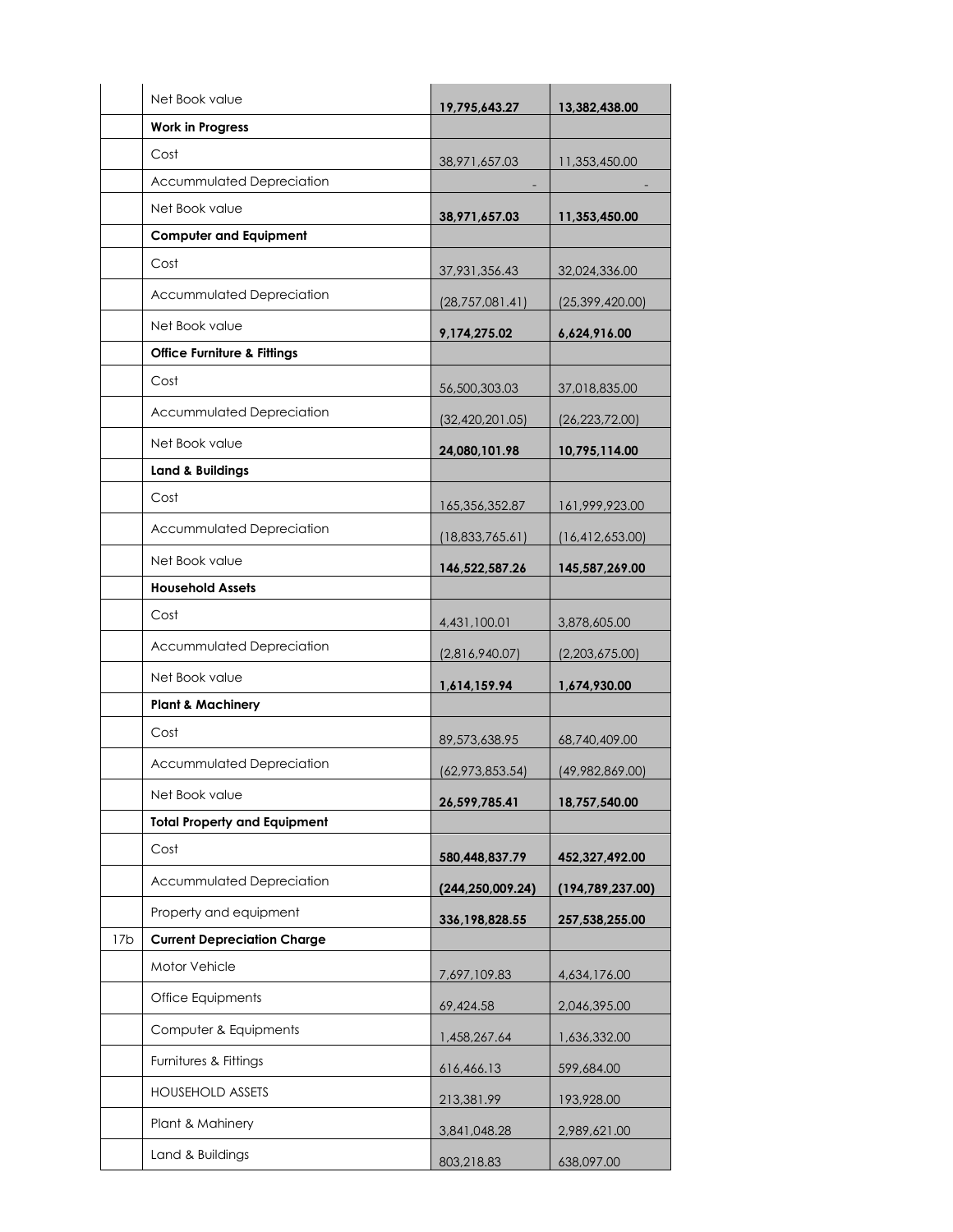|                 |                                        | 14,698,917.28     | 12,738,234.00     |
|-----------------|----------------------------------------|-------------------|-------------------|
| 18 <sub>a</sub> | Intangible assets                      |                   |                   |
|                 | <b>Computer Software</b>               |                   |                   |
|                 | Cost                                   | 90,441,070.00     | 90,191,070.00     |
|                 | <b>Accummulated Amortisation</b>       | (69,939,363.74)   | (62,609,329.00)   |
|                 | Net Book value                         | 20,501,706.26     | 27,581,741.00     |
|                 | <b>Other Intangible Assets</b>         |                   |                   |
|                 | Cost                                   | 23,127,088.05     | 23,127,088.00     |
|                 | Accummulated Amortisation              | (23, 178, 114.59) | (20,863,827.00)   |
|                 | Net Book value                         | (51,026.54)       | 2,263,261.00      |
|                 | <b>Total Intangibles</b>               |                   |                   |
|                 | Cost                                   | 113,568,158.05    | 113,318,158.00    |
|                 | Accummulated Depreciation              | (93, 117, 478.33) | (83, 473, 156.00) |
|                 | Property and equipment                 | 20,450,679.72     | 29,845,002.00     |
| 18 <sub>b</sub> | Amortisation charge for the year       |                   |                   |
|                 | Computer Software                      | 1,693,376.49      | 1,680,877.00      |
|                 | Other Intangible Assets                | 96,762.50         | 628,170.00        |
|                 |                                        | 1,790,138.99      | 2,309,047.00      |
| 19              | Deferred tax                           |                   |                   |
|                 | Deferred tax laibilities               | 61,787,075.02     |                   |
|                 | Deferred tax assets                    |                   | 1,833,004.00      |
|                 |                                        | 61,787,075.02     | 1,833,004.00      |
|                 |                                        |                   |                   |
| 20              | <b>NON CURENT ASSETS HELD FOR SALE</b> | 168,350,612.30    | 266,670,763.00    |
|                 |                                        |                   |                   |
| 21              | Due to customers                       |                   |                   |
|                 | Analysis by type of account:           |                   |                   |
|                 | Demand                                 | 3,427,245,267.45  | 2,722,708,194.00  |
|                 | Savings                                | 328,552,395.43    | 238,445,973.00    |
|                 | Time deposits                          | 1,586,978,994.29  | 1,146,896,237.00  |
|                 | Special product                        |                   |                   |
|                 | Domiciliary                            |                   |                   |
|                 | Due to other banks                     |                   |                   |
|                 |                                        | 5,342,776,657.17  | 4,108,050,405.00  |
| 22              | Debt issued and other borrowed funds   |                   |                   |
|                 | Other Long Term Loans FMBN             |                   |                   |
|                 |                                        | 2,150,290,285.79  | 1,589,711,843.00  |
|                 |                                        | 2,150,290,285.79  | 1,589,711,843.00  |
| 23              | <b>Current tax liabilities</b>         |                   |                   |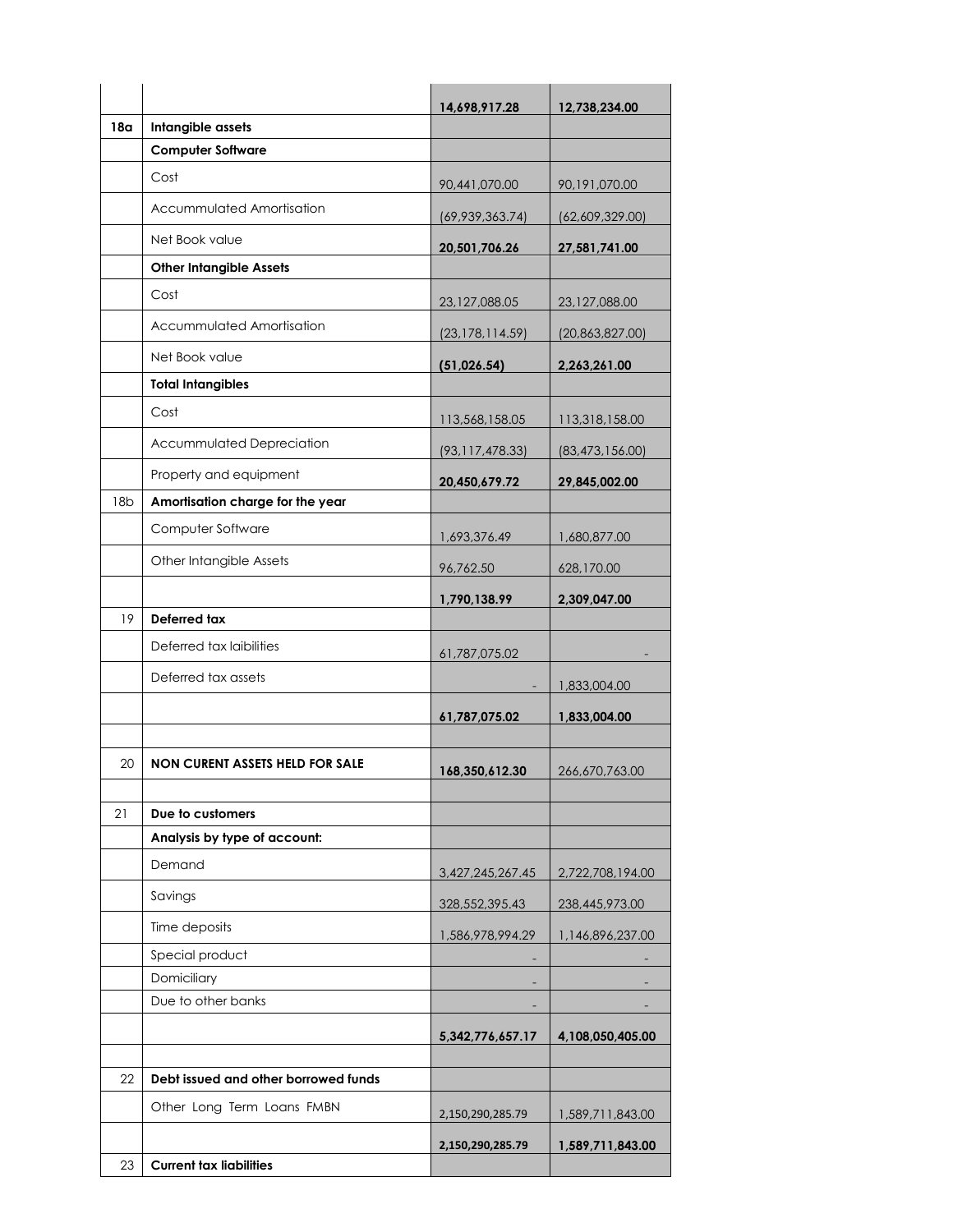|    | Current tax payable                              | 197,635,764.95   | 25,085,204.00    |
|----|--------------------------------------------------|------------------|------------------|
|    |                                                  |                  |                  |
| 24 | <b>Other liabilities</b>                         |                  |                  |
|    | Interest payable                                 | 21,361,680.13    | 13,073,695.00    |
|    | UID and Advance payments                         | 50,061,590.31    | 31,715,867.00    |
|    | Accounts payable                                 | 251,862.06       | 286,007.00       |
|    | Deferred fees                                    |                  |                  |
|    | Provision and accrual                            | 5,500,000.00     | 3,000,000.00     |
|    | <b>Sundry Creditors</b>                          | 477,329,520.37   | (17,026.00)      |
|    | <b>Other Payables</b>                            | 60,619,246.21    | 37,088,996.00    |
|    | Current Year Profit/ loss to date                | 247, 124, 497.64 |                  |
|    |                                                  | 862,248,396.72   | 85, 147, 539.00  |
|    |                                                  |                  |                  |
| 25 | <b>Issued capital and reserves</b>               |                  |                  |
|    | 5,000,000,000 ordinary shares of 50 kobo<br>each | 2,500,000,000    | 2,500,000,000.00 |
|    |                                                  |                  |                  |
| 26 | <b>Ordinary shares</b>                           |                  |                  |
|    | Issued and fully paid:                           |                  |                  |
|    | 5,000,000,000 ordinary shares of 50 kobo<br>each | 2,500,000,000    | 2,500,000,000.00 |
|    |                                                  | 2,500,000,000    | 2,500,000,000.00 |

## **27. STATEMENT OF COMPLIANCE**

The financial statements and accompanying notes have been drawn up in compliance with IAS 34

# **28. OTHER DISCLOSURES**

- **a** The same accounting policies and methods of computation are followed in the interim financialstatements as were used in the last audited financial statements of the bank
- **b** The Bank prepares interim financial statements for publication and submission to Securities and Exchange Commission (SEC) and the Nigerian Stock Exchange (NSE) on a quarterly basis.
- **c** There are no events after the reporting date which could have had a material effect on theinterim statements as at 31 March 2022.